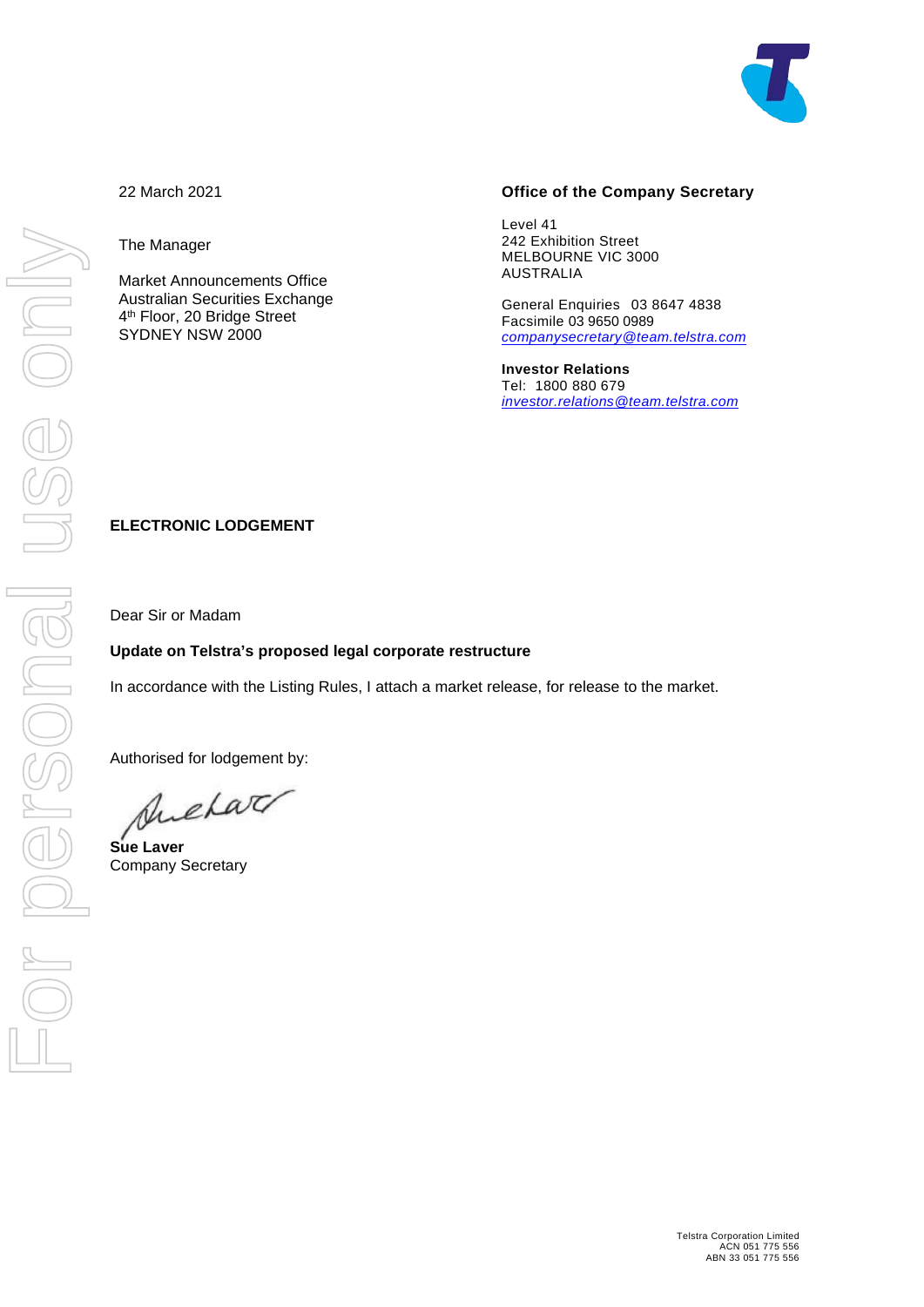## MARKET RELEASE



## **Update on Telstra's proposed legal corporate restructure**

**Monday 22 March 2021 –** Telstra today announced the next steps in its proposed legal restructure to enable it to better realise the value of its infrastructure assets, take advantage of potential monetisation opportunities and create additional value for shareholders.

The proposed legal structure within the Telstra Group, expected to be completed by December 2021, includes the following:

- InfraCo Fixed, which would own and operate Telstra's passive or physical infrastructure assets: the ducts, fibre, data centres, and exchanges that underpin Telstra's fixed telecommunications network. This will provide important optionality to create additional value from these assets in the future.
- InfraCo Towers, which would own and operate Telstra's passive or physical mobile tower assets, which Telstra is looking to monetise given the strong demand and compelling valuations for this type of high-quality infrastructure.
- ServeCo, which would continue to focus on creating innovative products and services, supporting customers and delivering the best possible customer experience. ServeCo would own the active parts of the network, including the radio access network and spectrum assets to ensure Telstra continues to maintain its industry leading mobile coverage and network superiority.

Telstra also intends to establish its international business under a separate subsidiary within the Telstra Group to keep that part of the business, including subsea cables, together as one entity. The international assets will be transferred to the new subsidiary over time, subject to relevant approvals and engagement with appropriate stakeholders.

Today's announcement sets out the process to enable the legal restructure, including:

- The establishment of a new holding company for the Telstra Group.
- The creation of separate subsidiaries including InfraCo Fixed (which will be the existing Telstra Corporation), InfraCo Towers, ServeCo and Telstra International, and transferring the relevant assets into InfraCo Towers and ServeCo.
- It is proposed that the establishment of the new holding company and the transfer of the relevant assets into ServeCo be undertaken by way of schemes of arrangement, and Telstra intends to seek shareholder approval of these schemes at this year's AGM in October.

Following the restructure, Telstra shareholders<sup>[1](#page-1-0)</sup> will own shares in the new holding company on a like for like basis with no change to their ownership levels.

Telstra Chairman John Mullen said realising more value from Telstra's infrastructure assets was one of the fundamental pillars of Telstra's T22 strategy.

"Even before the COVID pandemic reminded us of the enormous importance of telecommunications infrastructure globally, we could see the opportunity to provide transparency of our assets and opportunities to deliver additional value for shareholders," Mr Mullen said.

"The legal restructure is a step toward that outcome. It also reflects the new post-COVID world we are living in and the fact that our assets are a critical part of the infrastructure that is enabling the nation's rapidly growing digital economy.

"In addition to shareholder and court approval there a number of other steps to work through, including taxation, stamp duty rulings and discussions with Government, Regulators and other key stakeholders.

<span id="page-1-0"></span> $1$  Certain foreign shareholders (expected to be only a small proportion of shareholders) may not be eligible to receive shares in the new holding company. Instead they will have their investment in Telstra Corporation Limited sold by a nominee and they will receive the proceeds of that sale in cash.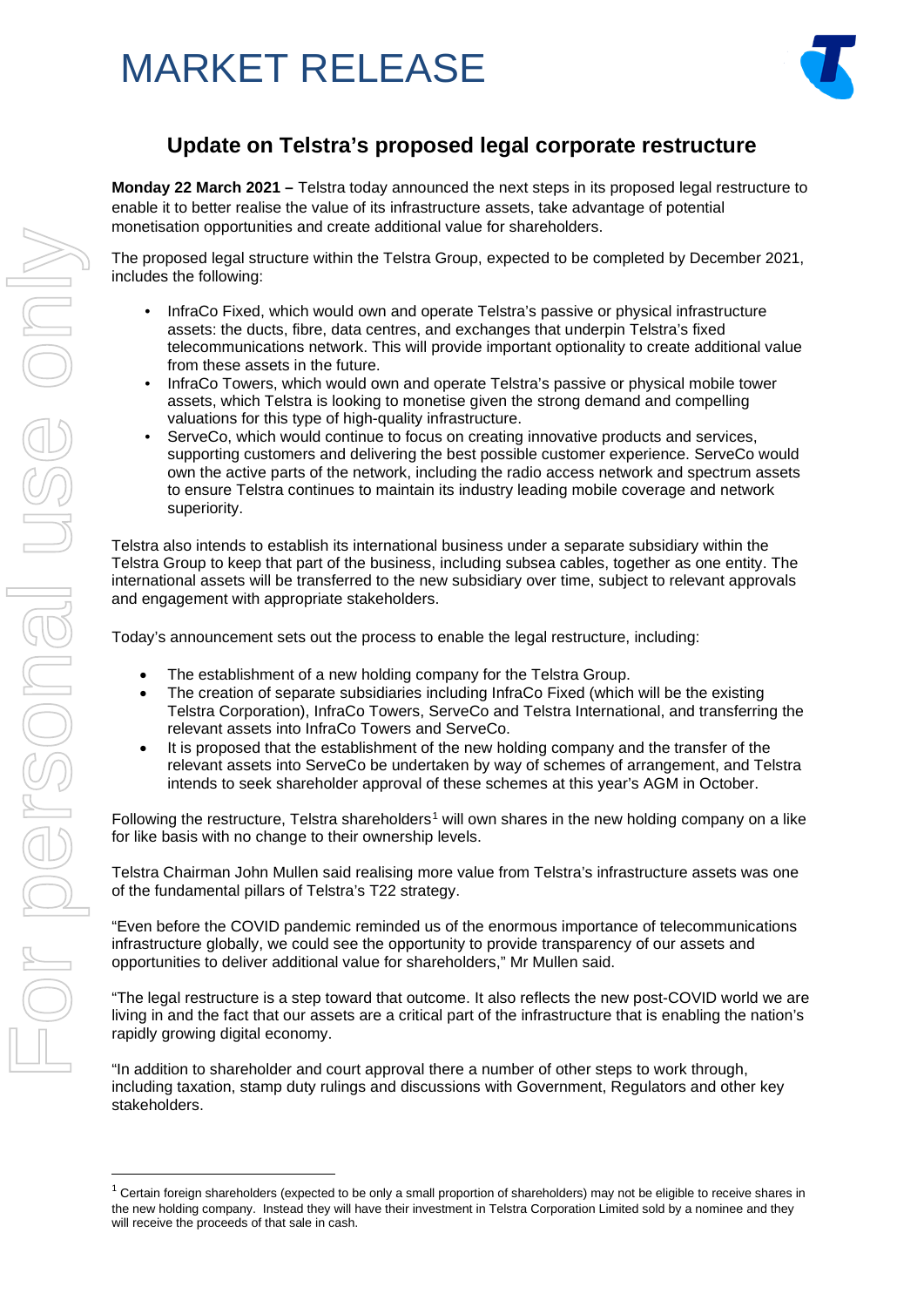## MARKET RELEASE



"We will provide detailed information on these steps to our shareholders, and a recommendation from an independent expert, in a scheme booklet expected to be released in early September 2021.

Telstra CEO Andrew Penn said the new legal structure would be an important milestone in Telstra's T22 strategy and came at a significant inflection point in the company's history.

"We started setting up InfraCo almost three years ago and what has happened since has only reinforced the importance of the strategic decisions we made at the time," Mr Penn said.

"The end of the impact of the nbn rollout on our financials is within sight, and the COVID-19 pandemic has demonstrated the critical importance and value of telecommunications infrastructure to the world.

"The new structure has been chosen as it delivers a modern, optimal long-term portfolio structure for the Telstra group of businesses, which will maximise flexibility and value realisation of our assets, and deliver optimal outcomes for the Telstra Group as a whole."

Mr Penn said Telstra continued to engage and consult with stakeholders to ensure it understood the implications of the restructure for them.

"This includes discussions with the Government and Regulators to ensure Telstra's existing regulatory obligations will continue to operate as they do today. Given our significant relationship with nbn co we are also working with them to ensure our commercial arrangements will continue to operate in the way they do today," Mr Penn said.

"As we prepare for the restructure we will also undertake discussions with key customers, suppliers and with Telstra's existing debt providers to ensure their interests are appropriately considered."

Mr Penn said the proposed monetisation of InfraCo Towers remains on track.

"As previously communicated, we plan to commence the process for external strategic investment into InfraCo Towers early in FY22, with binding offers to be submitted in the second quarter of FY22," Mr Penn said.

**Media contact:** Jon Court **M:** +61 (0) 408 423 516 **E:** media@team.telstra.com

**Investor contact:** Nathan Burley **M:** +61 (0) 457 529 334 **E:** investor.relations@team.telstra.com

**Reference number:** 019/2021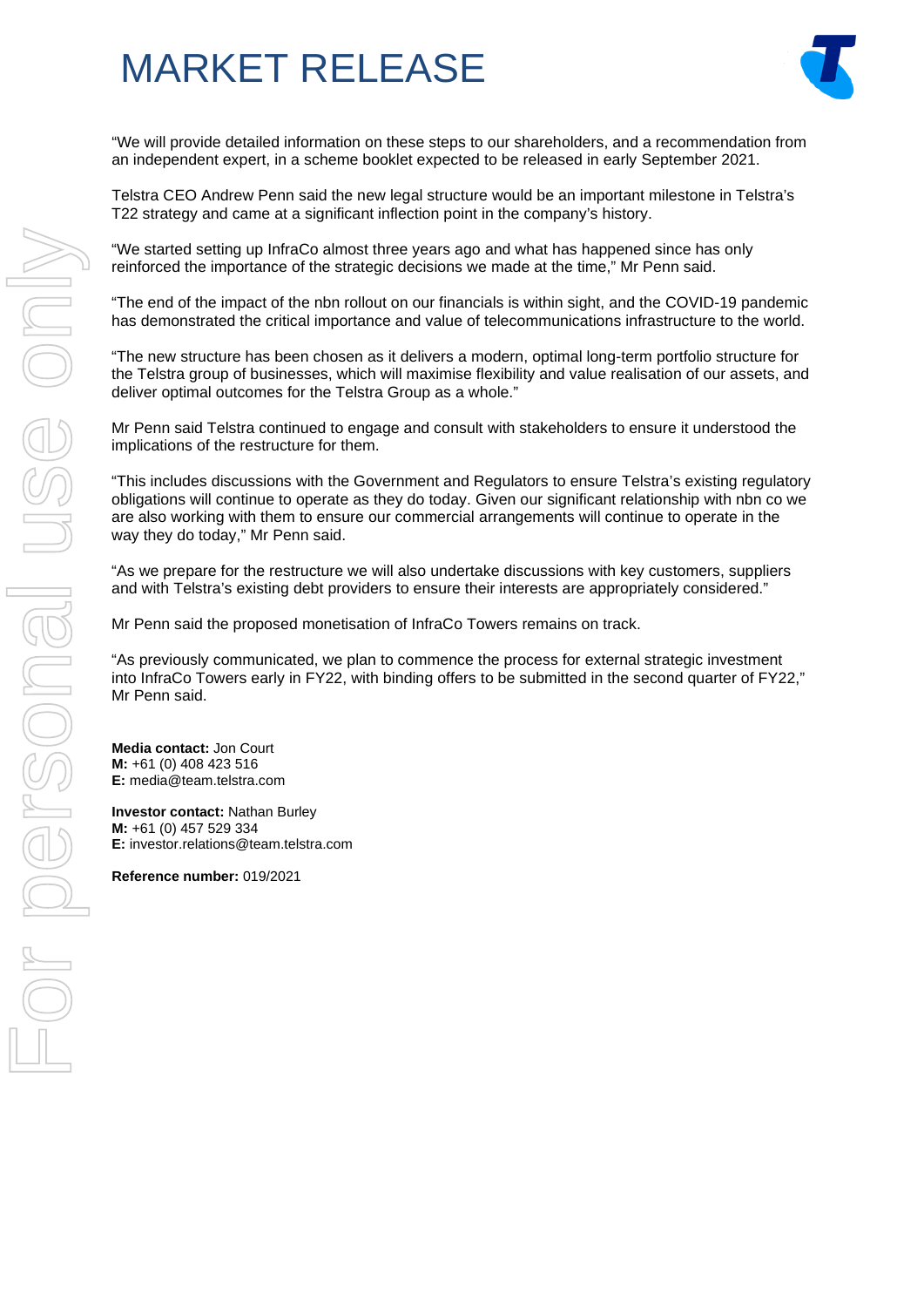# **Updated proposed corporate legal structure1**







1.Any restructure will involve certain regulatory and other requirements. There may be delays in implementing parts of the program, or they may not be implemented at all if approvals not obtained.

2. It is intended that InfraCo Fixed will be the current Telstra Corporation Limited entity. The assets of InfraCo Towers and ServeCo, and in due course, of International, will be transferred out of the current Telstra Corporation Limited entity into their new respective legal entities.